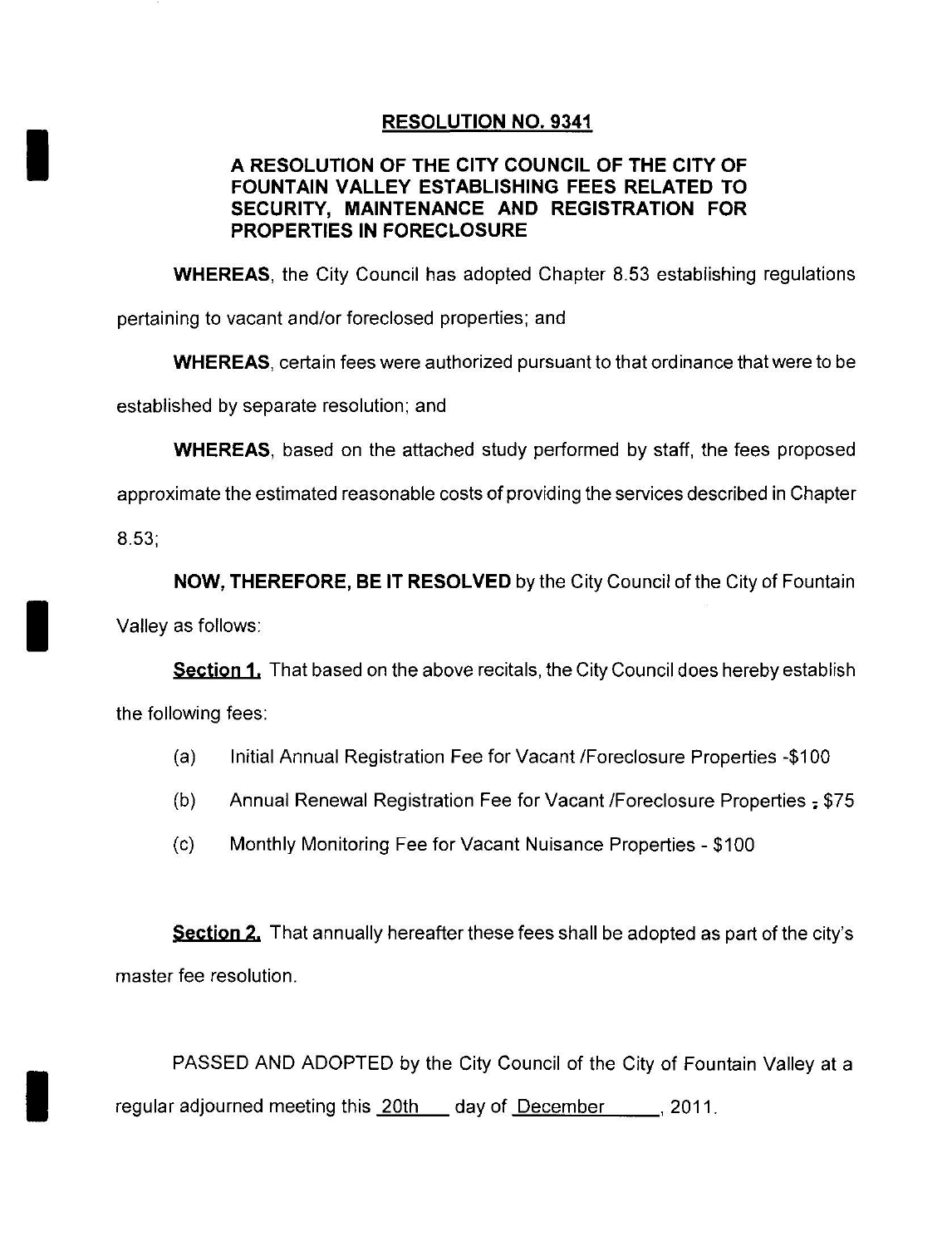ATTEST:

Entre de la Comme

 $\bar{\rightsquigarrow}$ John J. COLLINS

 $\ddot{\psi}$ 

APPROVED AS TO FORM:  $\frac{1}{2}$  $\mathcal{F}$  $I^*$ uru U.

Alan Burns **City Attorney** 

 $\overline{\omega}$ 

 $\sim 1$ 

 $Y_{\rm p} = 2$  $\mathbb{R}_{\mathcal{X}_1}$